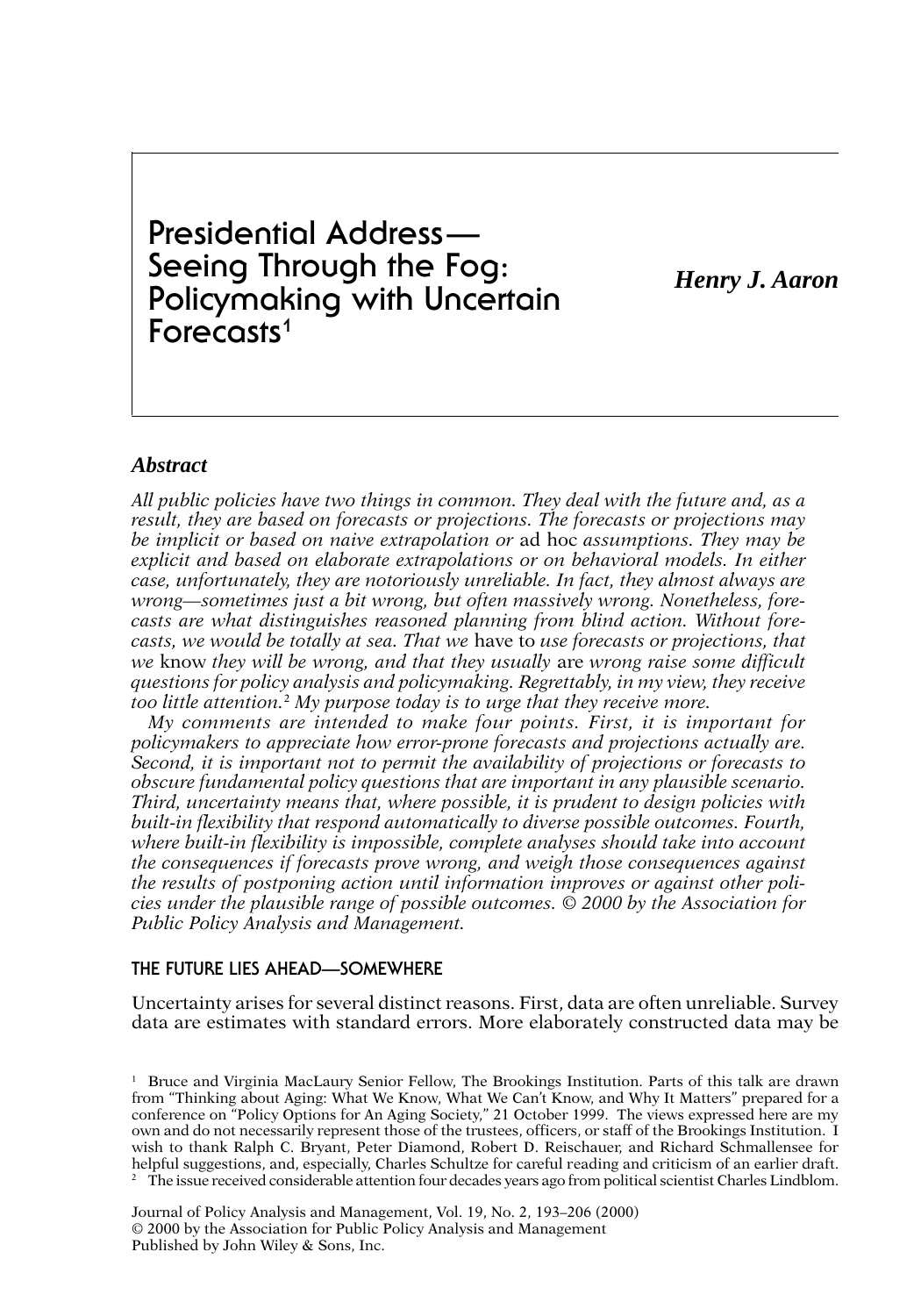subject to revision as better and more complete information becomes available. National income accounts, for example, are subject to several revisions and do not become "final" until several years after the data are first released. In at least one case, economists spent considerable energy explaining a drop in reported saving that revisions indicated had not actually occurred.

Second, models imperfectly represent the behaviors we analyze. The problem is not abstraction, which is necessary. Rather it is the plethora of competing models, prepared by well-meaning analysts, each of whom thinks his or hers is best and the others are inferior. With good fortune, one claimant is correct. Unfortunately, policymakers are poorly positioned to tell which one. They know it and, as result, may ignore analysis.

Third, policymakers must have baseline projections of the future if policy is not changed. Some projections are formal, such as the 75-year actuarial studies used for Social Security and Medicare. Some are informal guesses or simple extrapolations. Some are the product of sophisticated models, such as those used in macroeconomic forecasting. None is reliable.

Fourth, the consequences of proposing changes in policy are uncertain for multiple reasons. The proposal may be rejected or may pave the way for a different initiative. Failed proposals may nonetheless have real economic, social, or political effects. President Clinton's disastrous foray in 1993–1994 into health care reform is illustrative. Though it failed, many believe it encouraged the growth of managed care. And it left political land mines scattered over the health reform landscape that have inhibited discussion of measures to extend health insurance coverage. Even if a proposal is legislatively successful, it must still negotiate the uncertainties of implementation. And if implemented, we come full circle because the consequences of the policy will be uncertain, given the diversity of predictions flowing from alternative models.

At one level, we know all this. But I don't think most of us realize how bad these problems really are. The following examples are intended as the analyst's equivalent of a cold shower.

#### **Budget Projections**

The Congressional Budget Office (CBO) and the Office of Management and Budget (OMB) each issue two budget projections annually. Both look 10 years into the future. They clearly influence policy debate, as 1999 budget wrangling illustrates. They may even affect policy. The one thing they clearly do not do is track events. Figure 1, prepared by my colleague Robert Reischauer, reports projected budget deficits and surpluses of the CBO over the last five years. These projections have been purged of the estimated effects of policy changes. The revisions reflect revisions in projection methods and in expected revenues and expenditures, which are influenced primarily although not exclusively by economic performance. As recently as 1995, CBO projected deficits in 2005 of \$472 billion. In August 1999, they projected a surplus of \$283 billion. In the space of just a bit over four years, for reasons that have nothing to do with policy, annual projections have moved by approximately three-quarters of a trillion dollars. And they will certainly move again because they are based on restrictive budget caps that are probably not sustainable. And, of course, projections are based on assumptions regarding employment, productivity growth, and the stock market that are bound to be at least a bit off the mark.

#### **Unemployment**

A related error concerns the so-called "natural rate of unemployment"—the unemployment rate consistent with a constant difference between the growth rates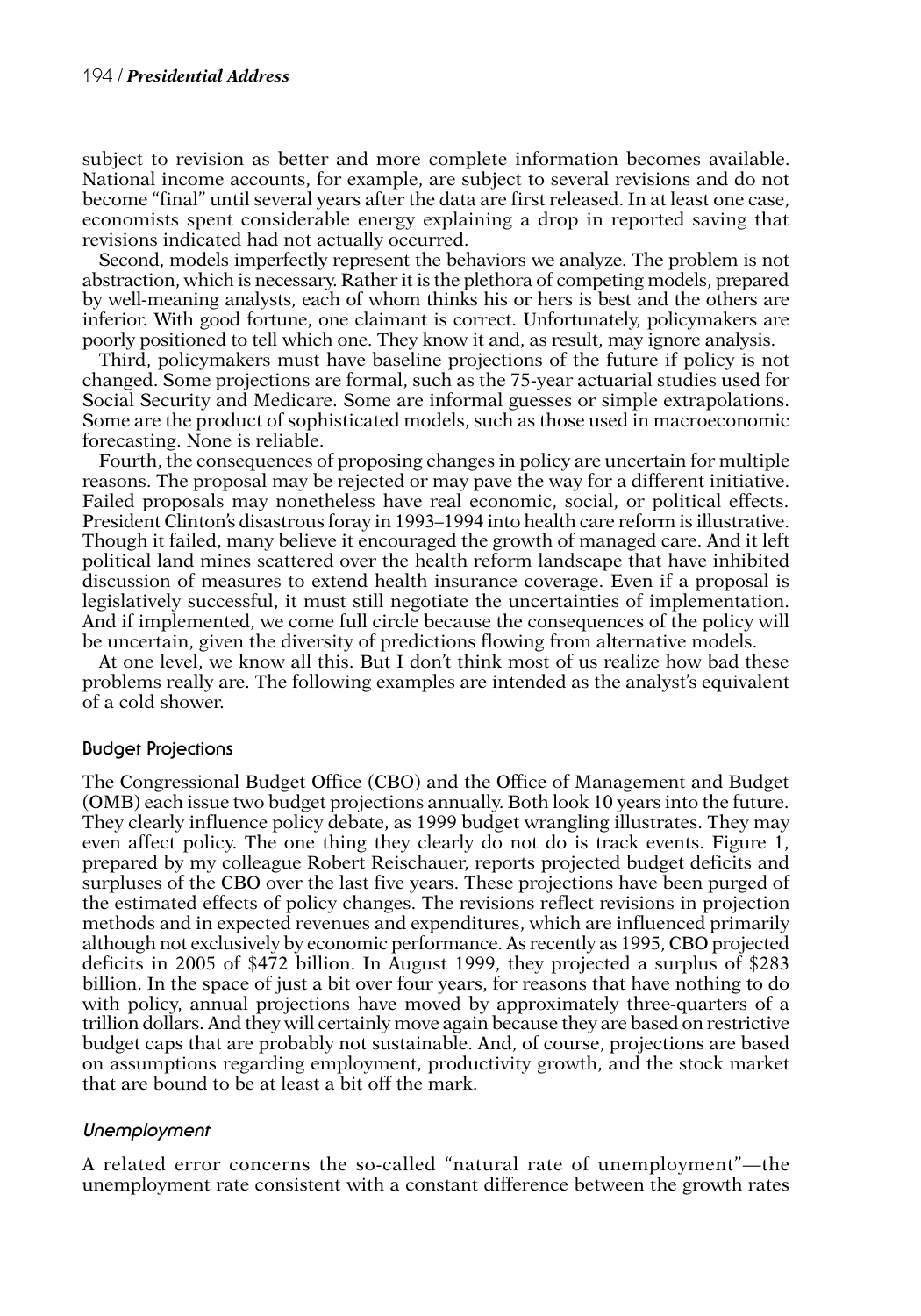

**Figure 1.** Budget deficits and surpluses, CBO projections.

of wages and of worker productivity and, hence, with a constant rate of price inflation. As recently as three years ago, few economists doubted that sustained unemployment below about 6 percent would precipitate accelerating wage and price increases. In fact, the unemployment rate fell below 6 percent in September 1994 and below 5 percent in May 1997. Inflation has not risen.

To be sure, the United States has been economically blessed. Growth of health care spending slowed, so that cash wages could rise a bit faster without a corresponding acceleration in growth of compensation costs. The dollar strengthened against the currencies of key trading partners, holding down import costs. Slumps in the rest of the developed world have kept down the prices of raw materials. Still, three years ago few economists believed that the U.S. economy—even with good "breaks"—could operate with unemployment and inflation rates simultaneously as low as those we have experienced.

The pessimistic mainstream may yet turn out to be correct. Health care costs will likely resume their dizzying ascent. One day the rest of the world will recover economically. Then, or perhaps sooner, domestic policy may shift to offset renewed inflationary pressures and push up unemployment rates—but this unhappy prospect is not certain. This uncertainty raises a difficult problem for policymakers. The fires of inflation are slow to kindle, but hard to extinguish. What rules should guide macroeconomic policy?

#### **Macroeconomic Modeling**

Correctly forecasting the economic consequences of a change in macroeconomic policy is a surpassingly difficult problem. But the stakes are high, and people try to solve it. Unfortunately, competing models often produce quite disparate forecasts, as Figure 2 illustrates. It presents simulations with some of the most highly regarded macroeconomic models of the effect on U.S. real Gross National Product (GNP) of a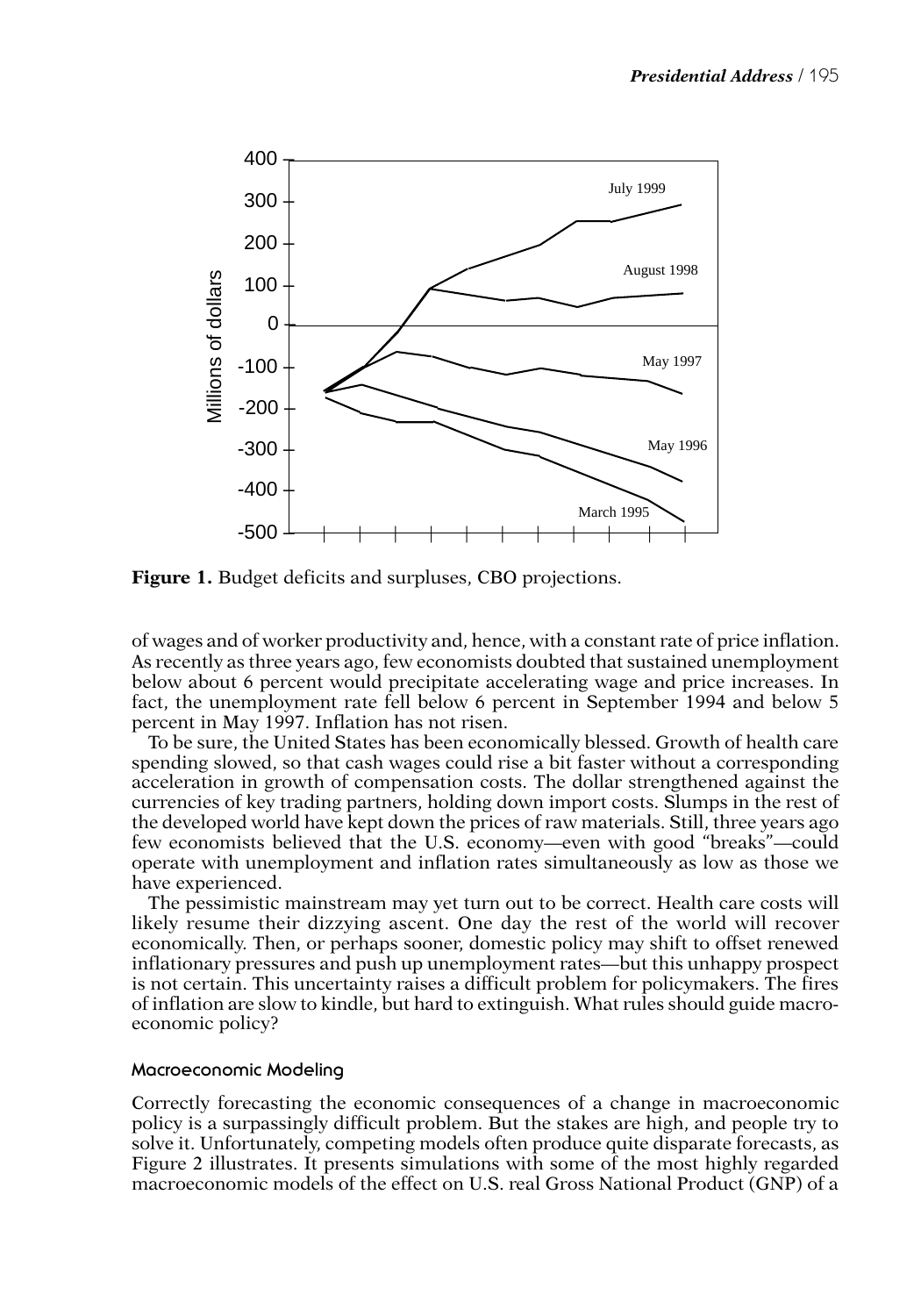Percent deviation from baseline path



Source: Bryant [1988].

**Figure 2.** Response of U.S. real GNP to a U.S. expansion simulation.

phased increase in the U.S. money supply. As is apparent, the projections differ, which is neither surprising nor disturbing. But they differ hugely and even in sign, which is both surprising and disturbing.<sup>3</sup> How should macroeconomic policymakers use such simulations?

## **Health Care Expenditures**

For the past decade, health economists have been telling anyone who would listen that rising health care spending will pose greater budgetary and structural challenges to policymakers than will Social Security [Aaron and Reischauer, 1998]. In 1995, for example, the Health Care Financing Administration (HCFA) actuaries anticipated that the cost of Medicare, measured as a share of GDP, would more than double by 2020 and more than triple by 2040. Four years later, after Congress significantly changed Medicare and managed care had become the norm, the HCFA actuaries cut projected growth by more than half (Table 1). Under the new projections, Medicare costs over the succeeding two decades would grow annually just 2.1 percent, rather than 3.4 percent, faster than GDP. Through the marvels of compound interest, a change

<sup>&</sup>lt;sup>3</sup> The picture has improved somewhat since these simulations, as indicated by Bryant, Hooper, and Mann [1993]. More recent forecasts are less diverse than those shown in Figure 2, in part because modelers "improved the breed" in response to such simulations. Even now, however, models continue to produce widely differing predictions of the effects of fiscal and monetary interventions.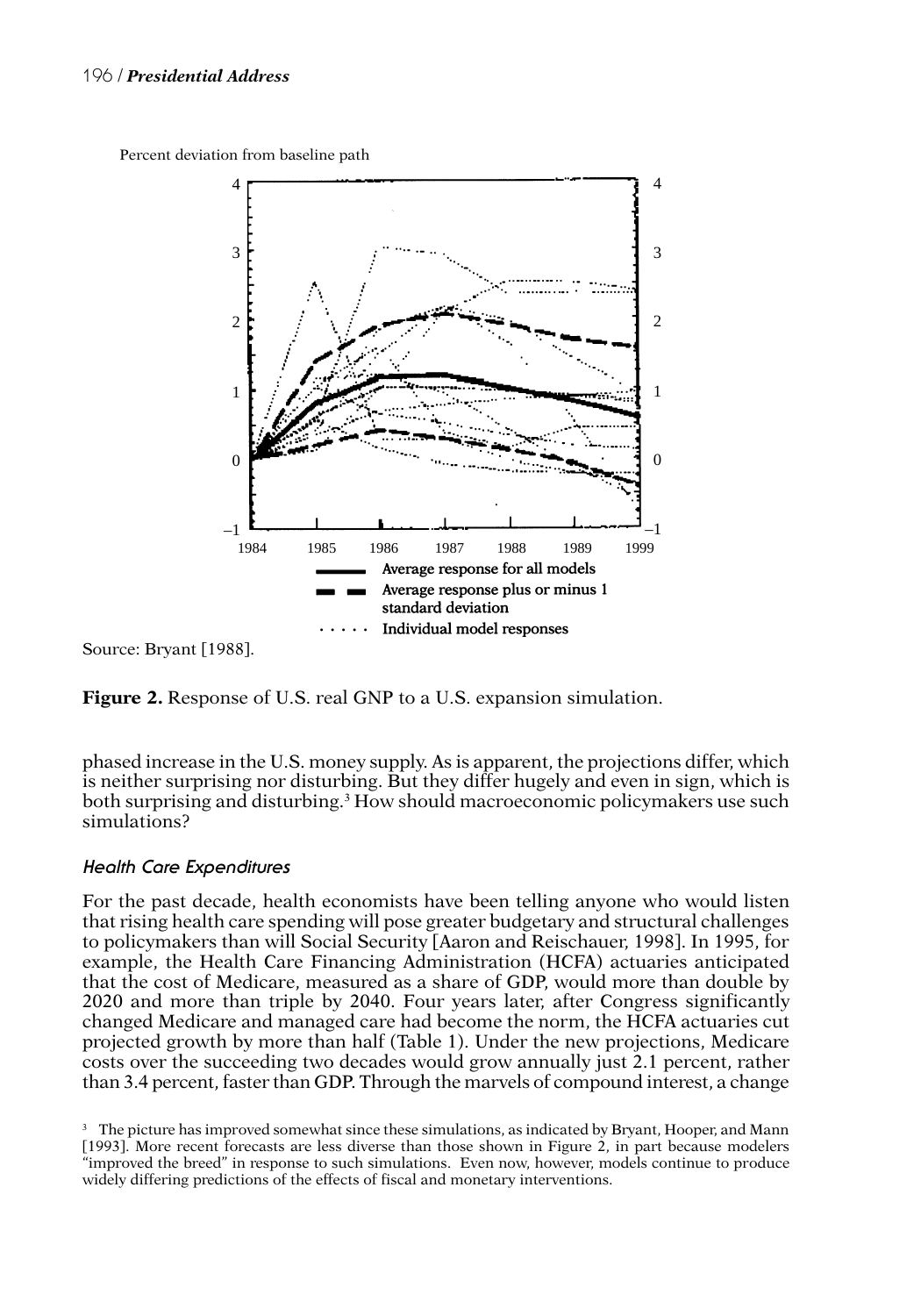| <b>Projection Year</b> | <b>Medicare Outlays</b><br>percentage of GDP<br>(Medicare growth per year above GDP growth) |                         |                         |
|------------------------|---------------------------------------------------------------------------------------------|-------------------------|-------------------------|
|                        | Actual in<br>Projection<br>Year                                                             | Projected<br>for $2020$ | Projected<br>for $2040$ |
| 1995                   | 2.61                                                                                        | 6.01<br>$(3.4\%)$       | 8.05<br>$(2.5\%)$       |
| 1999                   | 2.55                                                                                        | 3.92<br>$(2.1\%)$       | 5.25<br>$(1.8\%)$       |

**Table 1.** Projections of Medicare outlays by HCFA actuaries.

*Source:* Trustees Reports, various years

in annual growth of a bit more than 1 percent, this revision reduced a problem by more than half. And that was the fruit of just 4 years of revisions, with 21 still to go.

Short-term forecasts have proved to be no better than long-term projections. In 1991, HCFA projected that national health care spending would reach 16.4 percent of GDP in the year 2000. Two years later CBO put the share for the year 2000 at 17.5 percent. The current forecasts are 14.3 percent and 13.9 percent respectively—down, rather than up, from past highs.

Projections of Medicare and Medicaid spending have proven equally unreliable (see Figure 3). Let me be clear—the people who prepare these projections are firstclass professionals doing a difficult job. The HCFA and Social Security actuaries are at pains to emphasize that they deal in projections that, unlike forecasts, are supposed to show the consequences of current law, not forecast changes. The plea of "not in our job description" does not extend, in my view, to market developments such as managed care, but even if it did, all is not well, as the recent history of Social Security projections indicates.

#### **Social Security**

The Old-Age, Survivors, and Disability Insurance Program has not been the subject of significant legislation since 1983. The program is not sensitive to the vagaries of the health care market that buffet Medicare. But it is subject to economic events and these have led to paradoxical changes in the projections. The short-term picture has improved dramatically, while the longer-term picture has deteriorated somewhat less, as shown in Figure 4.4

The health care and Social Security projections hold a straightforward lesson large revisions in both short-run and long-run projections are to be expected. But, if that is true, should these revisions increase or reduce the urgency of legislation to close the projected long-term deficits? More generally, how should policymakers use these projections?

<sup>4</sup> As a result, the 75-year projections, which average short- and long-term events, have improved slightly in the past two years.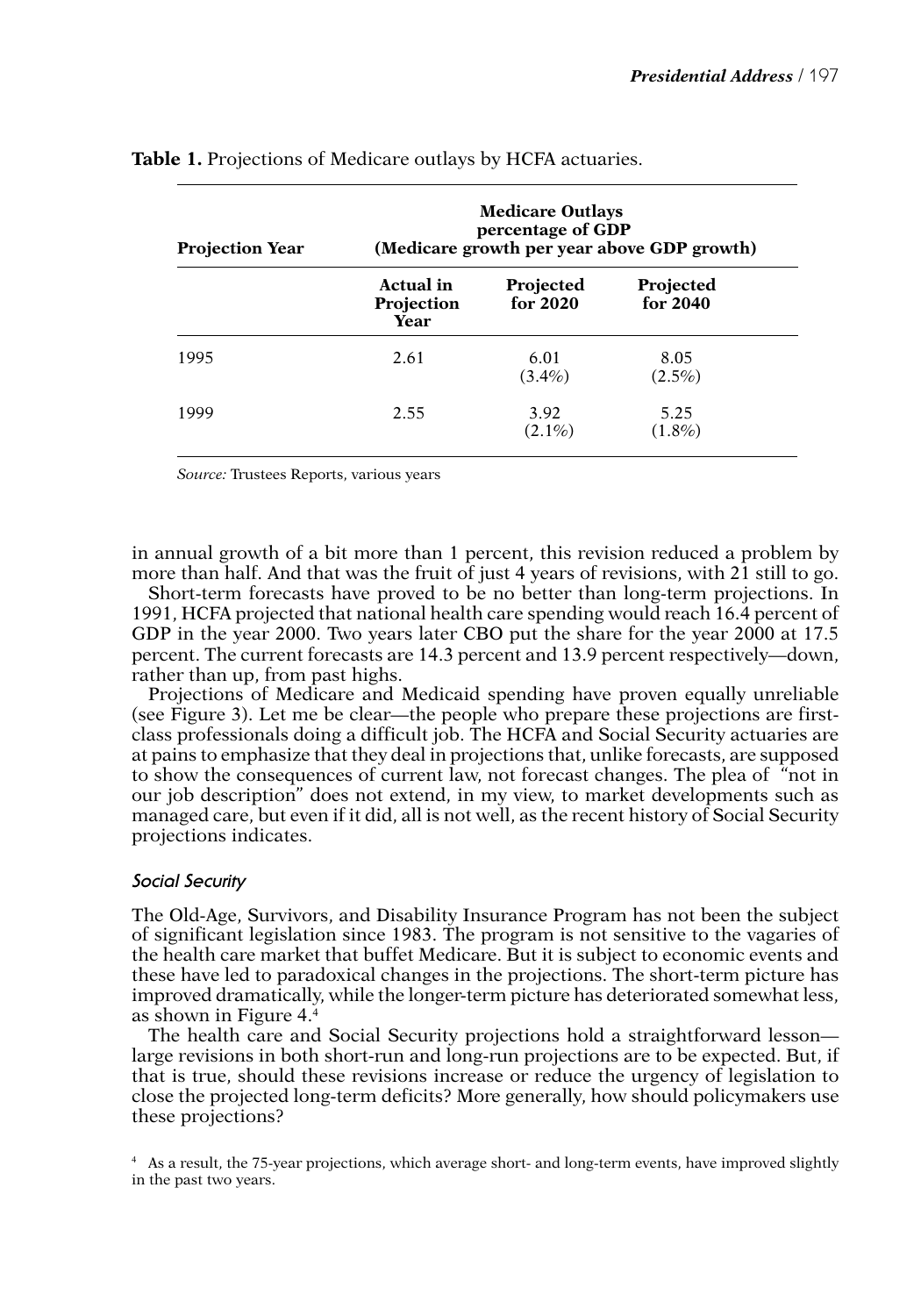

**Figure 3.** Medicare plus Medicaid spending, CBO projections, selected years.



**Figure 4.** Social Security Trust Fund balance projections, 1990–1999.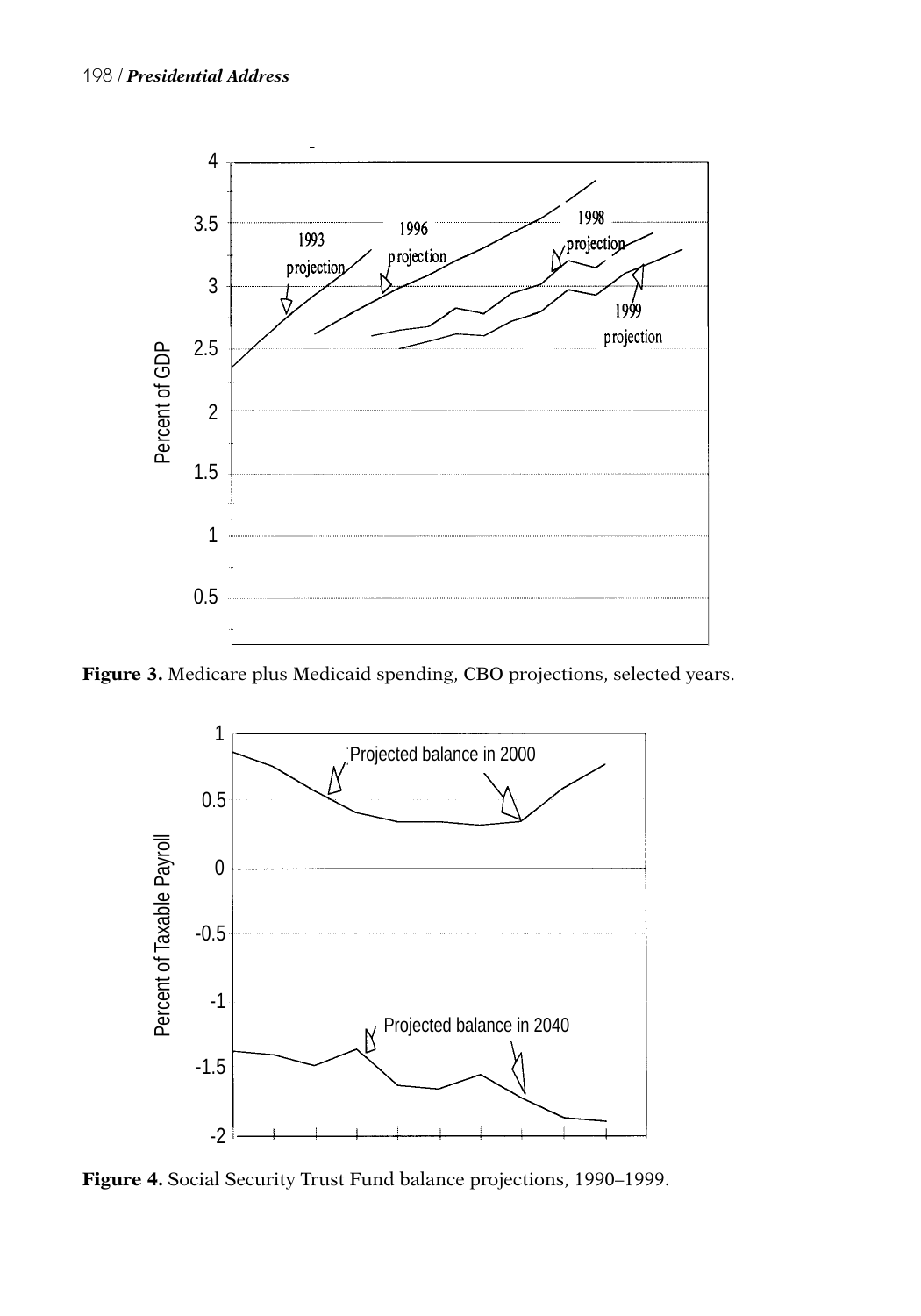#### **Telecommunications Policy**

The telecommunications industry is growing fast and unpredictably, and its technology is changing with disconcerting speed. Ma Bell unwillingly spawned a brood of Baby Bells who are now behaving like children in the back seat during a long car trip, claiming more of the seat for themselves and whining that the others are behaving badly. The Internet now provides not only information and titillation, but also personal phone and even video service. It is competing with broadcast media, especially for teenager's music—thereby promising to convert a public nuisance into a private addiction. Now limited to desktop computers tethered to cable, the Internet is becoming accessible through beamed signals received by hand-held and automobilebased computers. Television comes to our houses not only from old-fashioned towers but also from satellites and cable.

Pity the Federal Communications Commission, the Federal Trade Commission, the Anti-trust Division of the U.S. Department of Justice, and other state and federal regulatory agencies. They share overlapping regulatory responsibilities with respect to an industry in which they cannot know who will be competing with whom next month, to say nothing of next year. They are asked to regulate a technological typhoon but without instruments that are remotely up to the task. A single issue of *The Wall Street Journal* published the day on which I wrote this paragraph contained the following three stories:

Five years ago, entrepreneur Alain Rossman bumped into a GTE Corp. executive at a Las Vegas trade show and handed him six drawings showing how a cellular phone could receive stock quotes, e-mail and flight schedules from the Internet. . . . Today, the new technology, known as Wireless Application Protocol, or WAP, is spreading like wildfire in Europe and Japan and is due to hit American shores in earnest next year [Naik, 1999].

On the eighth floor of the Securities and Exchange Commission headquarters in Washington, a group of 10 lawyers leads the government's effort to fight securities fraud on the Internet. Their goal is lofty: to ferret out the hype and lies that lure gullible investors—and victimize many more by causing wild volatility in stock prices. Investors may not be reassured to know, though, how primitive the SEC's armament is: One of the few technological tools it relies on is Yahoo!, the free Internet search engine. Strapped for funds, the agency hasn't been able to buy the more sophisticated software it says it needs to monitor the Web [Paltrow, Ip, and Schroeder, 1999].

Global Crossing will acquire the telecommunications business of defense-electronics company Racal for about \$1.6 billion, according to people familiar with the matter. The purchase would enable the undersea cable operator to offer one-stop shopping for telecom services to clients with operations on both sides of the Atlantic [Mehta and Raghavan, 1999].

What is the right strategy for public policy in this environment? What are poor regulators to do?

#### **Global Warming**

Emission of greenhouse gases may or may not be warming the earth's atmosphere, but it is most assuredly heating up public discourse. Some say that the survival of humankind is at stake and that consumerism—perhaps an even more emotional topic—is responsible. But the heat would rapidly dissipate were it not for huge uncertainty of four kinds.

The first concerns the physical consequences of the emission of various oxides of carbon and sulfur and other so-called greenhouse gases and of particulates. The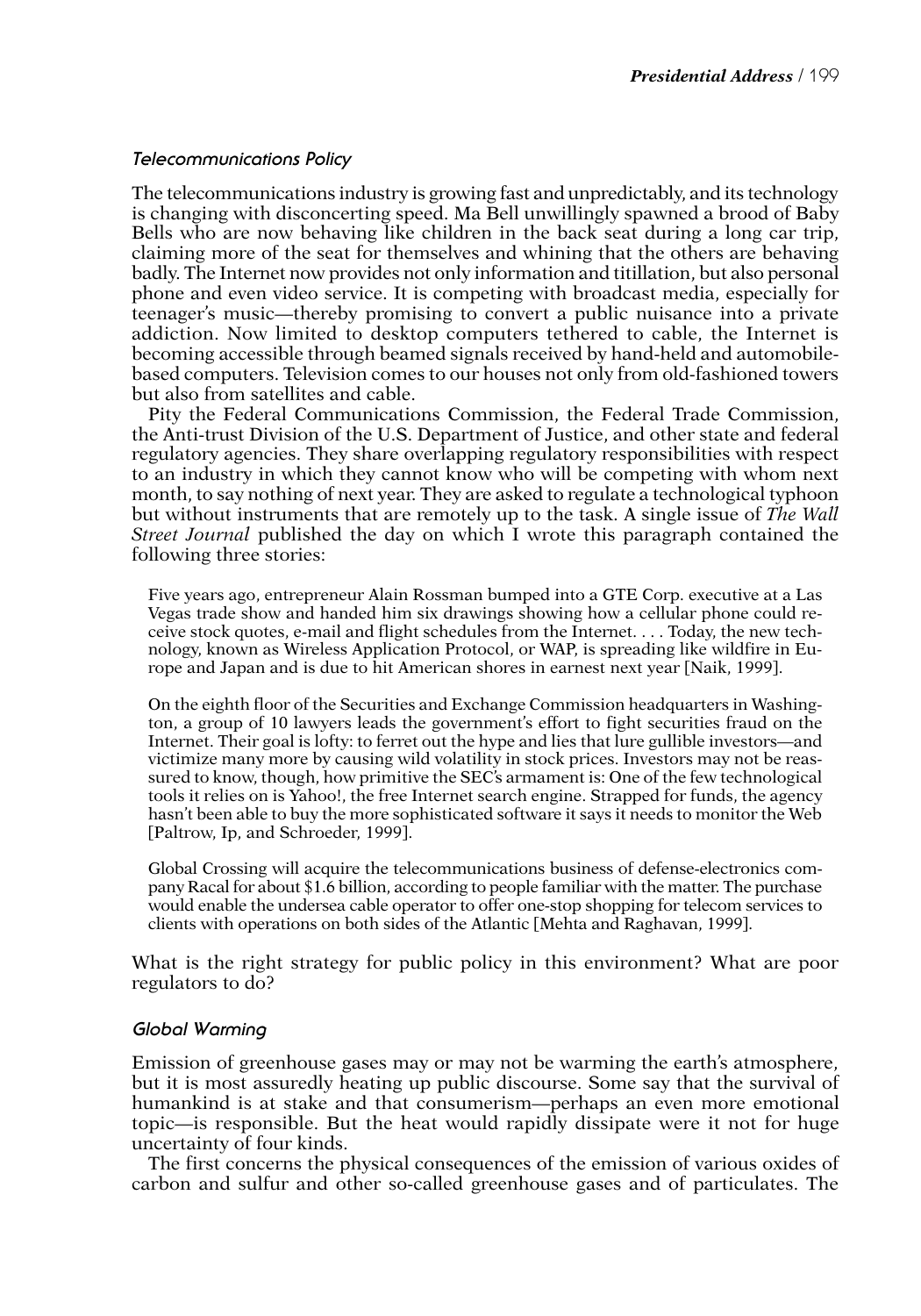average temperature on the earth has been rising for several decades. Exactly how much and how long are matters of dispute. Many analysts are confident that emission of green-house gases is largely responsible for the warming. They are also confident that continued and increased emissions will cause continued and possibly accelerated warming. On just how much, views vary widely [Portney, 1999].

The second concerns baseline projections of how the atmospheric load of greenhouse gases will grow over time. No one knows for sure what emissions will be; how much of these emissions will be absorbed by oceans, trees, and other sinks; or what will be the physical consequences of the increased atmospheric load of such gasses.

The third area of uncertainty concerns the economic, meteorological, and social consequences of global warming, should it occur. Some foresee calamity, with some nations sinking beneath rising seas and others wracked by storm, drought, or insufferable heat. Other analysts believe that changes will be gradual, permitting necessary adjustments to occur slowly. They also point out that warming will bring benefits as well as costs, as in "people winter in Florida, not Duluth."

The final uncertainties concern behavioral responses to possible policy changes. The primal problem is to estimate the quantitative effects on behavior of various policies. The dual problem is how much it would cost to reduce emissions—how many people and how much industry will have to relocate and how much capital would have to be scrapped.

Despite all of this uncertainty, policymakers must still decide whether to implement policies to reduce emissions. The costs of failure to act if the pessimistic scenarios are correct could be huge. But the costs of action if the more optimistic scenarios are correct are also enormous. How should policymakers factor uncertainty into their decisions?

#### **THE ANALYTICAL PROBLEM**

Imagine that we lived in the following world. Current data are precise and correct. The cone of forecast uncertainty is relatively narrow and not important from a policy perspective.5 Model coefficients are correct on the average. Standard errors are small. Implementation delays are correctly anticipated. Reversing incorrect policies is costless. The ability to achieve a given outcome at some future date does not depend on whether a policy is initiated now or later. Finally, the difficulty of changing policy does not vary with prior decisions or over time—that is, there are no "windows of opportunity." The political consequences of today's legislative failures on tomorrow's legislative success are well understood.

Of course, these assumptions are all false. Forecasts are poor. Policymakers are bombarded with analyses based on different and often inconsistent models. The delay between recognition that a policy should be changed and implementation of the change is often long and is certainly variable, involving lags in legislation, implementation, and response. Policy makers fear to reverse policy. And, of course, the difficulty of recognizing or opening windows of legislative opportunity and keeping them open is what makes political leadership so precious.

What this all means is that in deciding what to do, we should take account of the inaccuracies in our base data, recognize that our models may be wrong, weigh the reliability of projections, and take account of the time before current actions take effect, the ease of reversibility, the ease of future as compared to current action, as well as of the direct and intended economic and political consequences of our current action, which are themselves uncertain.

<sup>5</sup> The so-called "butterfly effect" suggests that even tiny measurement errors may be troublesome because they can ramify within complex, nonlinear systems to produce large consequences.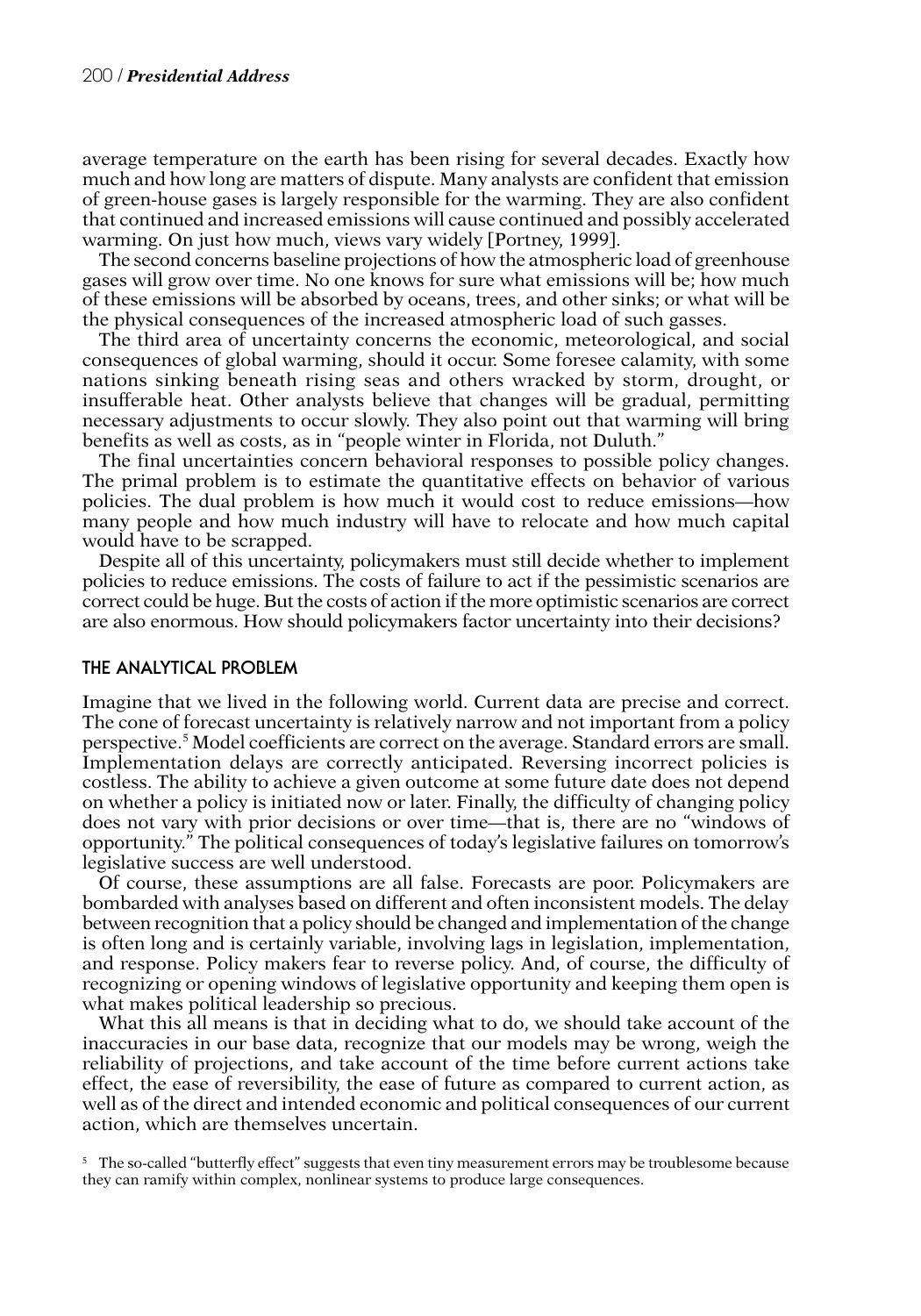Macroeconomists have recognized the problem of model uncertainty for decades.<sup>6</sup> The general principle as first enunciated by William C. Brainard is "the greater the uncertainty associated with the value of policy multipliers, the less active policymakers should be in adjusting the settings on their instruments" [Bryant, Hooper, and Mann, 1993]. More recently Alan Auerbach and Kevin Hassett [1999] considered how uncertainty regarding future economic and demographic events should shape current fiscal policy as it is affected by Social Security reform. They concluded that uncertainty about future economic events *by itself* is no reason for legislative delay in closing a projected deficit. In fact, uncertainty justifies extra short-term saving when saving is suboptimal. Risk aversion causes possible losses from a worse-than-expected future to outweigh possible gains from a better-than-expected future. Note that this conclusion differs from Brainard's. Furthermore, even this conclusion collapses if legislation cannot be changed freely whenever new information becomes available. In that event, action should sometimes be deferred. Instead of legislating, Auerbach and Hassett write, the

. . . government may . . . choose not to exercise its valuable option to set policy and, because the impact of its policies on the elderly cannot be reversed in the future, it is more likely to choose inaction when fiscal tightening is called for. Thus, the optimal policy response over time might best be characterized by great caution in general, but punctuated by occasional periods of apparent irresponsibility.

This conclusion is remarkably equivocal, despite the exclusion of many of the politically relevant uncertainties I mentioned before. In addition, they simplified heroically in various ways to make analysis tractable. They set the problem in an overlapping generation model where each generation contains one representative person who lives two periods. With one representative agent per generation, the model omits intra-generational distributional questions, which are matters of central importance to many in the current Social Security debate. Their only limit to policy—that it cannot be changed in two successive periods—omits most of the interesting political complexities. With each generation living only two periods, economic questions about the effects of different timing of policy changes on welfare of various cohorts and the politics of decisionmaking could not be considered. The central insight—that uncertainty about the future should not justify procrastination—is relevant to the current debate on Social Security financing, but it holds only if one treats the current debate as one about financing alone.

In fact, few of us explicitly take account of any of the various kinds of uncertainty. We normally pretend that we live in the simple world of accurate data, certain projections, and costless and frictionless legislation. We use certainty models to analyze the effects of well-defined policy changes and evaluate the results. And no one has ever simultaneously considered all of the problems arising from various kinds of uncertainty relevant to policymaking. The reason is straightforward. The task is laughably beyond our current analytical capacities. We simply cannot simultaneously handle the direct consequences of a policy change (presuming that our data and models are exactly right); *and* the direct consequences under alternative properlyweighted uncertain contingencies; *and* the direct consequences under plausible models different from the one we have used; *and* the difficulty of modifying policy if current projections are incorrect; *and* the impacts on future legislation of the different legislative and political environment brought about by current actions; *and* whether it would be better to act now or defer action until the future; *and* if we act now,

<sup>&</sup>lt;sup>6</sup> The major early statement of the problem is Brainard [1977].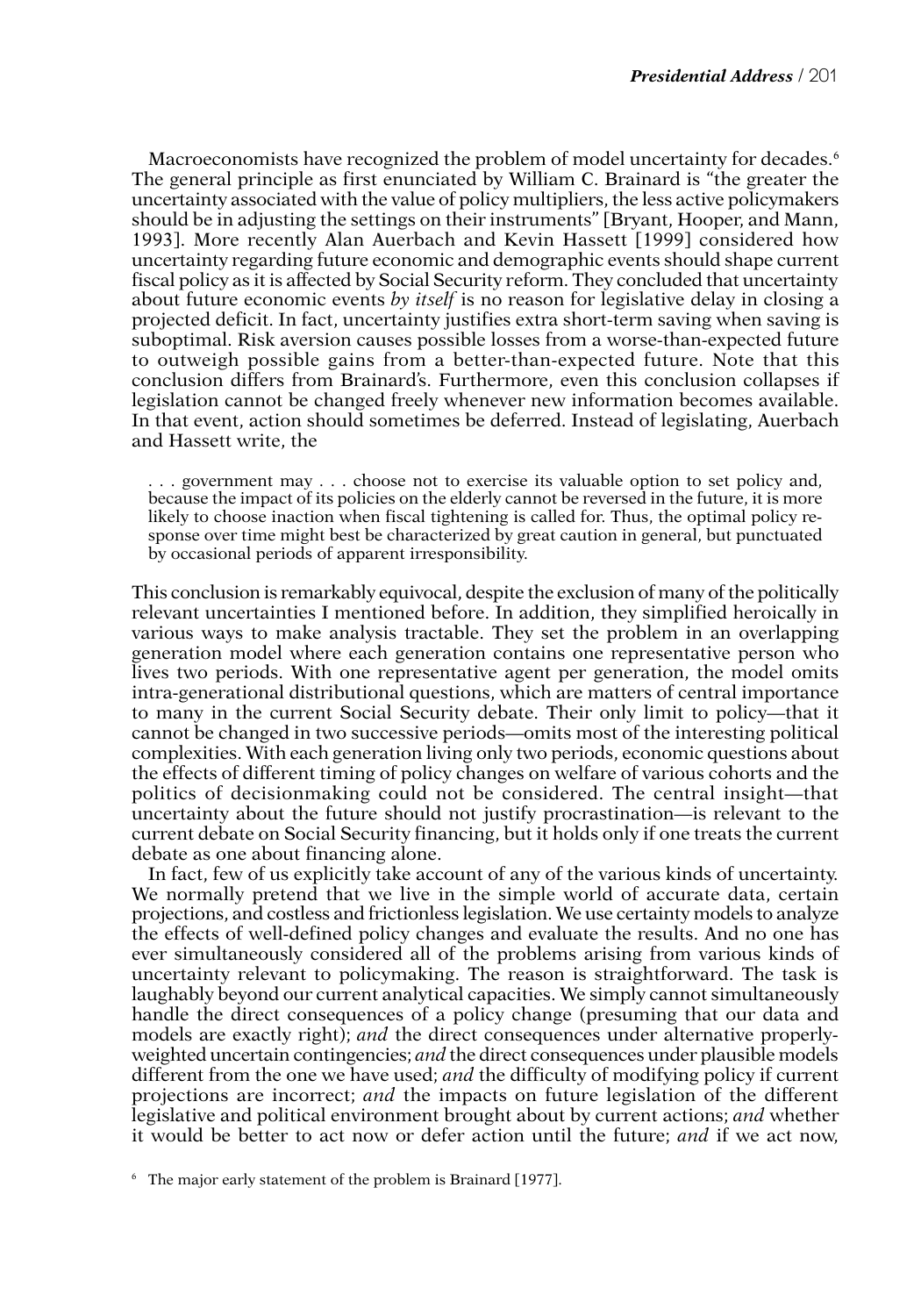whether it would be better to implement policy changes promptly or at some time in the future.

If we tackled those questions all at once, we would rapidly lapse into subjective evaluations for which our analytical training provides no legitimacy. Science does not advance by tackling questions that are too hard to answer. And experts do not retain their reputations by dithering about "maybe" and "perhaps" in areas outside their expertise.

Decisionmakers, in contrast, routinely have to deal with such complexities. They know that forecasts may be absurdly off the mark. They hear from a variety of analysts with models generating diverse and sometimes contradictory prescriptions. Elected officials, like the rest of us, are loathe to admit error. They also fear that, if they reverse a decision, voters will punish them at the next election for being weak or indecisive. And they have a direct and well-focused understanding of voters' "loss aversion"—that failure brings punishment more reliably success brings rewards. This fact led Charles Schultze to describe political behavior as adhering to a modified Hippocratic oath: "Never be seen to do direct harm."

As analysts, we pretend that we are simply providing decisionmakers with information and they must decide how to use it. But given the passionate intensity with which many of us push our favored policy options, this response is self-serving or self-deluding nonsense. We are wannabe policymakers. But we use analytical frameworks that exclude questions central to political judgment. We exclude those questions because we can't answer them. But our incapacity does not make those questions unimportant or irrelevant. We all hold subjective "priors" about these unanswerable questions—which is a good thing, because they are very important and these priors may overshadow our analytical judgments—which is also a good thing because they may be more important than the analytical conclusions we are trained to reach. But if those priors are so important and if data and analysis are so riddled with uncertainty, they deserve more careful study than they have received.

I believe that formal analysis of how uncertainty in data and forecast should affect policy recommendations comprises a serious research program of high priority. It should engage theoretical and empirical economists, political scientists, psychologists, and sociologists. Progress will be slow because the problems are formidable. But this topic is at the core of policy analyses and recommendations. In the words of Linda Loman on the life of her salesman husband Willy, "Attention must be paid."

#### **MEANWHILE...**

At least until that research agenda makes some progress, it is important for those of us in the policy business to try informally to recognize implications of data, model, and forecast and projection uncertainty. In that spirit, I present the following principles.

#### **The Drunk and the Streetlight Pitfall**

The story about the drunk looking under the lamppost for a wallet lost somewhere else, because that is where the light is, has long been a cliché. Projections and forecasts can become lampposts even for sober policy analysts. The current debate on reform of Social Security and Medicare is illustrative.

Virtually every policy recommendation regarding Social Security or Medicare rests on projections of population, economic conditions, and health care costs stretching 75 years into the future. Some analysts feel crowded even by a 75-year horizon and wish to look ahead a century or two. Long-term forecasts have played a highly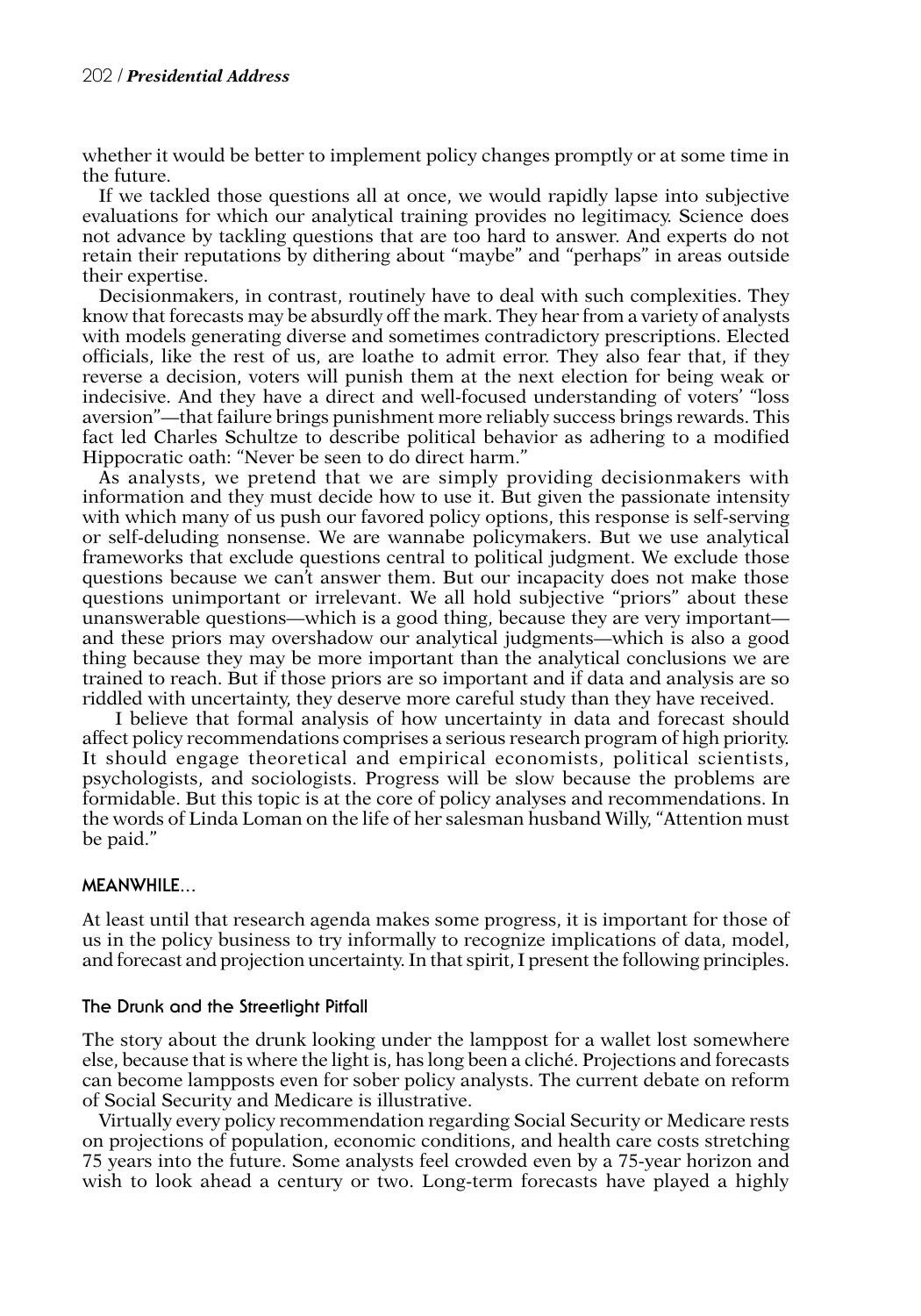constructive role over the years. They have encouraged policymakers to consider a distant future they might otherwise ignore. They have thereby constrained legislative impulses to "buy now and pay later." In fact, the United States has pioneered in such long-term projections. It is, as Marxists used to say, "no accident" that pension problems related to population aging are smaller in the United States than in any other developed nation except Great Britain, which solved its problems by legislating the gradual atrophy of assured public pensions.

The usefulness of these long-term projections can easily blind us to the fact that they have little to do with many of the important policy issues in the current Social Security and Medicare debate. On the central questions of whether Social Security should be privatized in whole or in part, who should bear the risk of financial market fluctuations, how much pensions should redistribute income, and what forms of administration are least costly, long-term projections are substantially irrelevant. Projections of pension costs are relevant to whether to build reserves and, if so, how fast. But the same answer to this question can be implemented in a public or in a private system, a point that is now accepted by advocates and opponents of privatization alike [Geanokoplos, Mitchell, & Zeldes, 1998; Murphy & Welch, 1998; NASI, 1998; Sinn, 1999]. Very long-term projected deficits may cause politicians to consider major program changes that would otherwise secure no hearing. But longterm projections have little or no substantive bearing on what form social insurance pensions should take.

To be sure, long-term demographic and economic trends will influence the kind and size of the pension system that the United States will want and can afford. Current medical advances could boost life expectancy far more than official projections now assume—perhaps by two or three decades or even more [Schwartz, 1998]. We are completely ignorant about the quality of life people might enjoy should life expectancies increase so much. We do not know, for example, whether the entire process of aging—reduced mental flexibility, senility, deterioration of joints, muscle atrophy, arthritis, decline of libido, and other curses of the aging class—will be delayed. If they are, tomorrow's 75-year-olds may look like today's 50-year-olds. If not, tomorrow's 75-, 85-, and 95-year olds may just be more numerous than, but not different from, today's. In the former case, working lives could lengthen and the tax rates necessary to support pensioners could stabilize or fall. In the latter case, a geriatric expansion could push pension costs sky high.

Other important uncertainties surround projected growth of worker productivity. If productivity grows 0.5 percent annually, U.S. residents in 2050 will have 29 percent higher incomes than we do today. At 1.5 percent growth, they will have 114 percent more than we do today. Both growth rates are within the range that responsible forecasters might assume. The difference—nearly equal to income today—will influence how future workers feel about paying taxes to support health and pension benefits for the dependent elderly and disabled. We also are ignorant about what will happen to economic inequality. Since Social Security is, without close rival, the most important public instrument of income redistribution, our inability to forecast trends in income inequality means that we cannot know how important it will be to sustain the current structure of this program.

The same disconnect exists between financial projections and structural reforms of Medicare. Even with recent revisions, large deficits are likely in the second decade of the next century. But the debate over Medicare reform concerns issues that would be present even if Medicare faced a balanced fiscal future. In fact, most structural reforms—a new drug benefit, catastrophic coverage, reduced cost sharing for those with low incomes, and improved long-term care protection—would raise costs and aggravate future deficits. Other important issues—whether Medicare should directly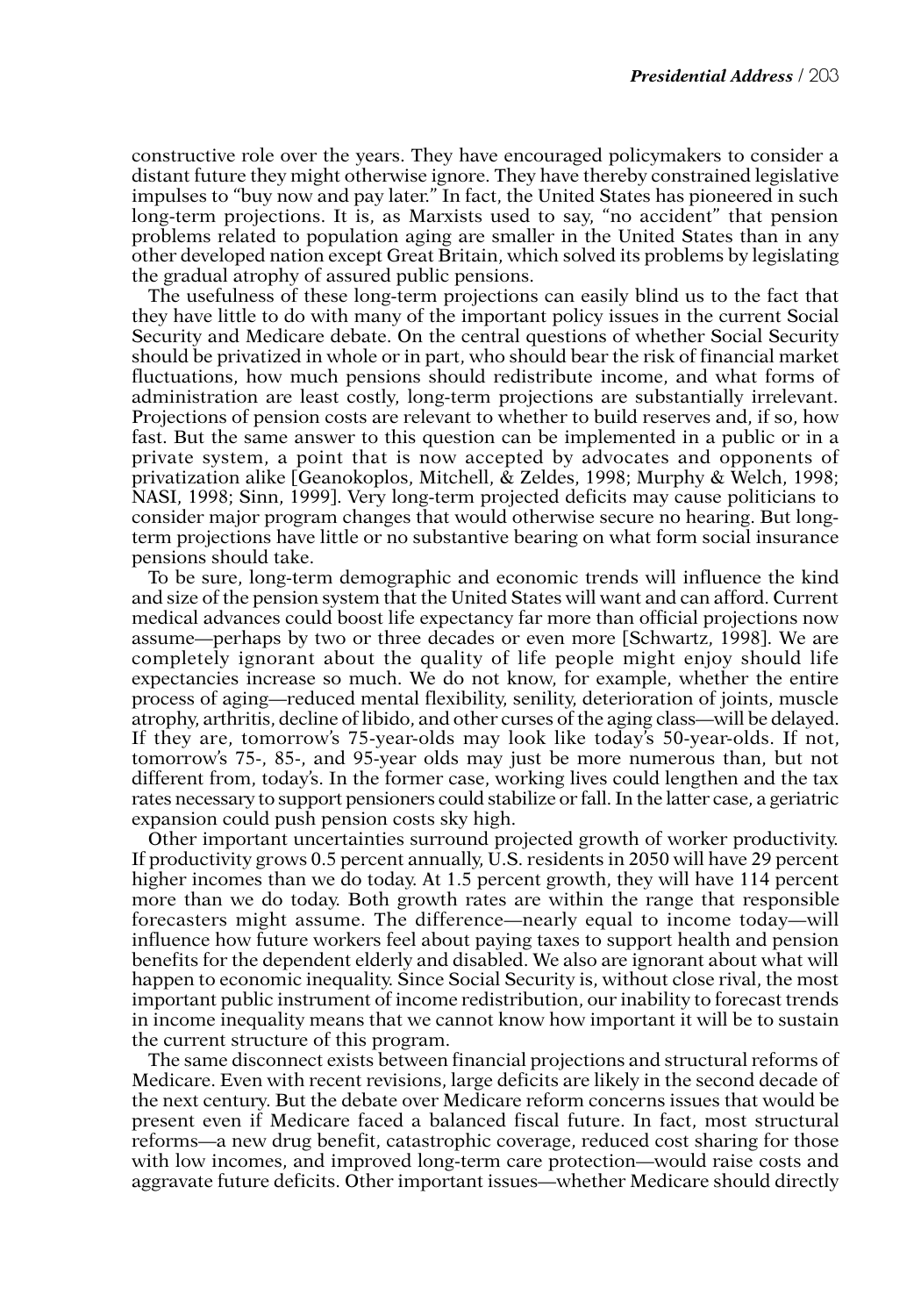provide premium relief for the poor elderly or continue to rely on Medicaid and what should be done about the medigap insurance market—are largely independent of cost projections.

Once again, the prospect of deficits puts Medicare on the policy agenda, a fact of great political significance. But this is political public relations. The policy issues have little to do with the projected deficits. In short, our lamplight—the projections that absorb so much attention—is not shining on the most important issues in the current debate. A brighter light would be useful but is not available.

#### **Experiment When You Can**

If the loss from a mistaken policy is as large as or larger than the gain from a correct action and one is as likely to be wrong as right, inaction is in order. Sometimes, however, the loss from a mistake is small or slow in accumulating, but the gains are quick and large. That is precisely the situation that confronted U.S. monetary authorities a few years ago as unemployment dropped to around 6 percent. The consensus among economists was that lower unemployment would cause inflationary pressures, but that the pressures would be small at first.

In that situation, the monetary authorities had the wisdom, guts, and political insulation to run an experiment. They permitted demand to rev up beyond what many feared was the economic red line. Unemployment fell but, surprisingly, inflation did not rise. If inflation had worsened, the experiment could have been terminated at little long-run cost. Although I have no inside information, I doubt very much whether the Open Market Committee or Federal Reserve Board staff expected that wage and price inflation would remain stable—and even less that they would fall—when unemployment dropped first below 6 percent and then below 5 percent. But they realized that the nation faced what economists call an asymmetric loss function, which made experimentation possible. The rest is history.

Similar opportunities for policy experimentation may be rare. Few important decisions are made in relative secrecy by people who are politically positioned to risk error and who can readily reverse mistakes. But policy makers should look for opportunities to experiment.

## **The Lewis and Clark Approach7**

For some of the most important and challenging policy problems, information about the current situation is not very good and forecasts far into the future are unreliable. This category obviously includes global warming and telecommunications policy. But the litany of failed forecasts and projections that I presented earlier includes health care, pensions, and the overall budget. For such problems Charles Schultze once proposed that it is better to follow the example of Lewis and Clark—do careful planning for a day or two, but not more—than it would be to try to plan a Cook's tour, mapping out the future in great detail.

For one example, take global warming. It is surely prudent to take inexpensive steps to curb greenhouse gas emissions. The most important element of this strategy is to replace capital goods, as they wear out, with ones of increased energy efficiency. The strategy also includes intensified efforts to improve models and to develop and promote energy-efficient alternatives to current modes of transportation and production. But it also suggests that commitments now to very costly current measures, mostly defined by scrapping capital goods before they wear out, would be premature.

 $7$  This metaphor was conceived by Charles Schultze. I am plagiarizing.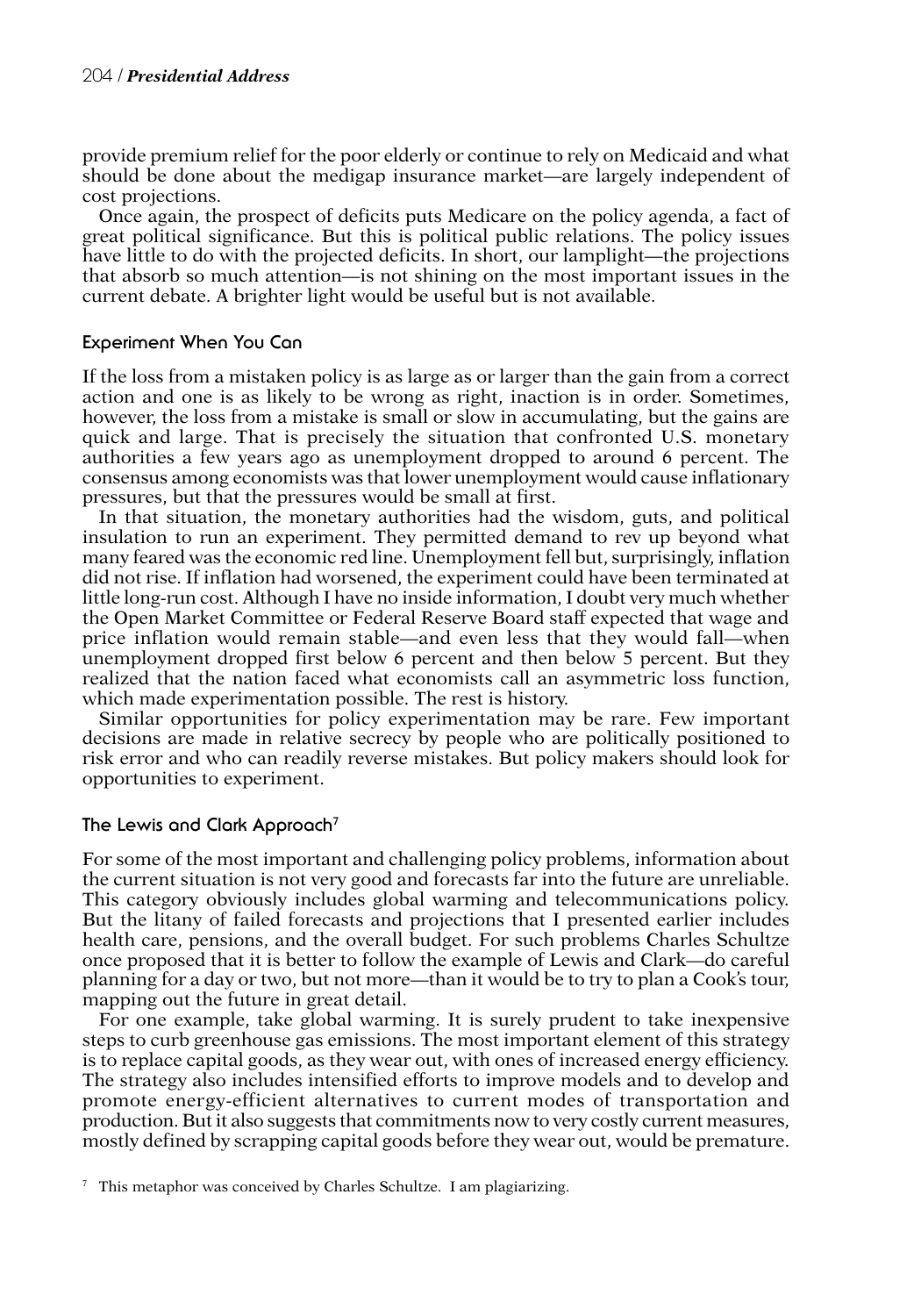Delay will either establish that such steps are unneeded or supply data that will make harsh measures more acceptable to skeptical populations.

#### **Pick Your Fights and Eat Spinach before Dessert**

Prospect theory, developed two decades ago by Daniel Kahneman and Amos Tversky [1979], emphasized the importance of "framing" and the principle of "loss aversion." Framing refers to the tendency of people to evaluate gains and losses in terms of *changes* from initial situations, rather than to make *global* judgments about situations as a whole. Loss aversion refers to the tendency of people to value losses more than they value gains of equal size. Together, these principles suggest that policy analysts and policymakers should more heavily weight the possibility that events will turn out more unfavorably than anticipated than that events will turn our more favorably.

Few, I trust, will disagree with the following banality: Cutting benefits or raising taxes to close a projected Social Security deficit—that is, inflicting losses on identifiable people—is more difficult than failing to raise benefits or failing to cut taxes to eliminate a surplus. Because forecast uncertainty is here to stay, this prosaic fact suggests that policymakers should be slower to spend a projected surplus than to close a projected deficit. When a revision in the projection methods during the early 1970s revealed that Social Security faced theretofore unrecognized surpluses, the President and Congress had little difficulty distributing the windfall as increased benefits. In the decades since, Congress has responded slowly to projected deficits. I believe that policy analysts should recognize this asymmetry in the case not only of social insurance, but also of other government activities. The time to close deficits is now. Dissipating surpluses can wait.

Returning to the uncertainty about future life expectancy, policy makers would be well advised, in my view, to index Social Security benefits to offset any unanticipated increase in life expectancy. Such indexation could take various forms—a change in monthly benefits, a change in the age of initial entitlement, a change in payroll tax rates, or some combination of these changes. The alternative methods of adjustment have radically different implications for the evolution of the nation's pension system, but all would spare future Congresses the risk that they will have to confront choices they find extremely difficult to make. If life expectancy grows less than anticipated good news in the ghoulish world of pension actuaries—Congress would have little trouble dealing with the "problem." Indeed, such unanticipated surpluses would give elected officials a chance to adjust relative benefits in light of changing perceptions of need.

On similar reasoning, cutting taxes now is inadvisable. The cuts would be hard to reverse if current rosy projections turn out to be wrong. If they are right, cutting taxes later will not be difficult. In addition, the principle of loss aversion also means that large-scale tax reforms, which redistribute income if revenues are maintained, provoke more opposition from losers than support from gainers. Tax cuts can reduce the losses for losers, thereby advancing two ends—lowering liabilities *and* facilitating reform of tax structure [Aaron, Gale, and Sly, 1999]. I realize that those who wish to downsize government support tax cuts not solely for economic reasons. They hope that tax cuts will change budget politics and constrain government spending. If this is a motivation, then some attempt should be made to analyze this claim.

#### **IS THAT ALL?**

Let me anticipate your reaction to this list: Its pretty thin! Furthermore, these principles are informal, at best, and even mutually inconsistent. I am sorry, but it's